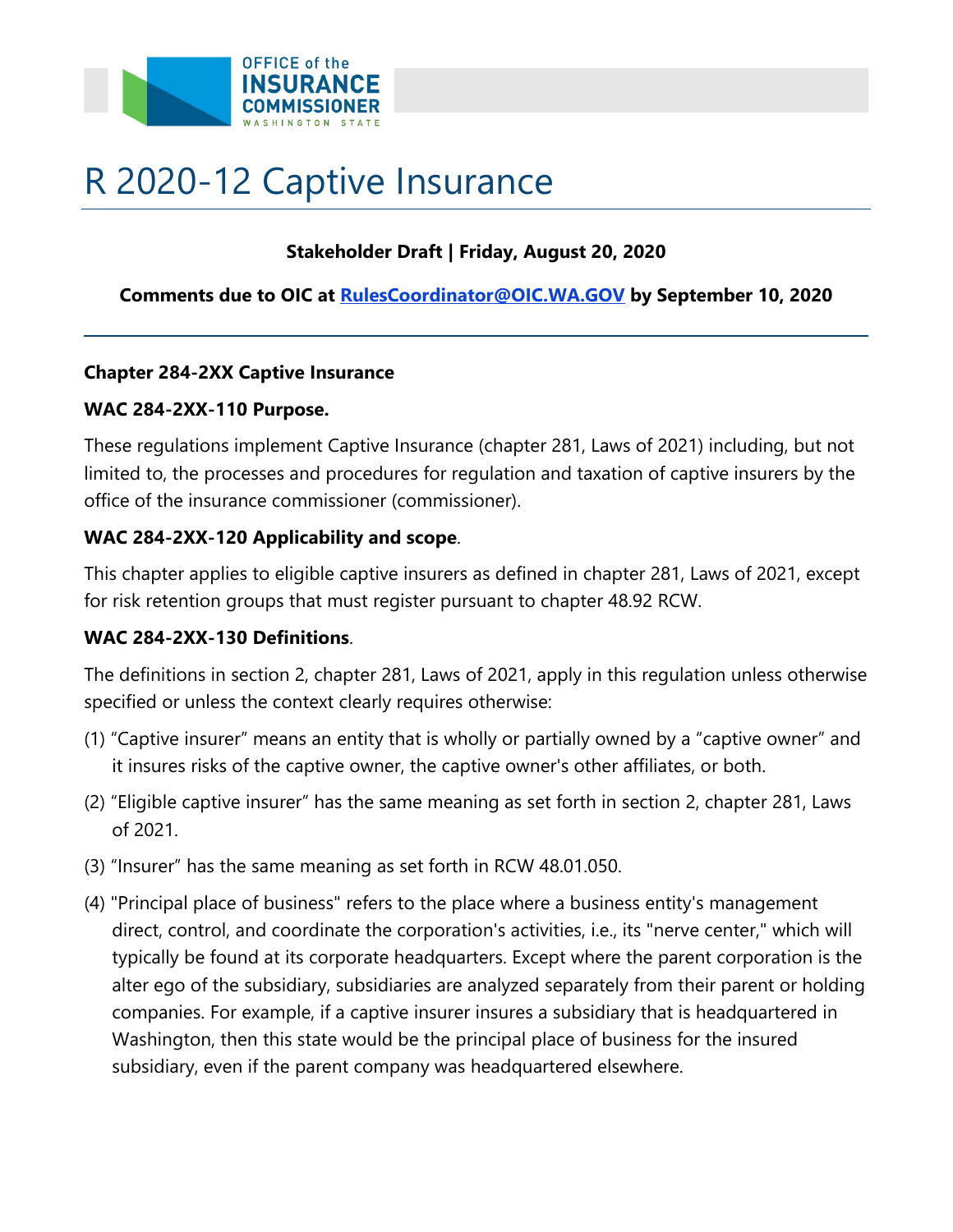- (5) "Registered eligible captive insurer" means an eligible captive insurer who submitted an application that was approved by the commissioner. A registered eligible captive insurer that fails to properly renew its registration will no longer be considered registered under chapter 281, Laws of 2021.
- (6) "Reinsurance" means a form of insurance issued to insurers.
- (7) "Reinsurer" means an insurer that assumes all or part of an insurance or reinsurance policy written by the ceding insurer.

# **WAC 284-2XX-140 Computation of time.**

In computing any period of time prescribed by this rule, the commissioner:

- (1) Will not count the first day; and
- (2) Will count the next and last day, unless either is a weekend or a state legal holiday.

# **WAC 284-2XX-150 Severability.**

If any provision of this chapter or its application to any person or circumstances is held invalid, the remainder of the chapter or its application of the provision to other persons or circumstances is not affected.

## **WAC 284-2XX-210 Registration.**

- (1) Eligible captive insurers must register with the commissioner within 120 days of May 12, 2021, or within 120 days after first issuing a policy that covers Washington risks.
- (2) The registration period for captive insurers will be from the date the registration is approved by the commissioner, through June  $30<sup>th</sup>$ .
- (3) The commissioner may request and the eligible captive insurer must provide additional documentation and information to show registration requirements have been met.
- (4) The registration fee is twenty-five hundred dollars.
- determines that it meets the eligibility requirements in section 3, chapter 281, Laws of 2021, (5) The commissioner will approve an eligible captive insurer's registration, if the commissioner and this section.

# **WAC 284-2XX-220 Renewal.**

- (1) To maintain registration, registered eligible captive insurers must renew certificates of registration annually by June 30<sup>th</sup>. If a captive insurer fails to properly renew their certificate of registration, then its registration will expire at the end of its registration period.
- (2) The renewal process will require that a registered eligible captive insurer continue to meet eligibility requirements in accordance with sections 2 and 3, chapter 281, Laws of 2021,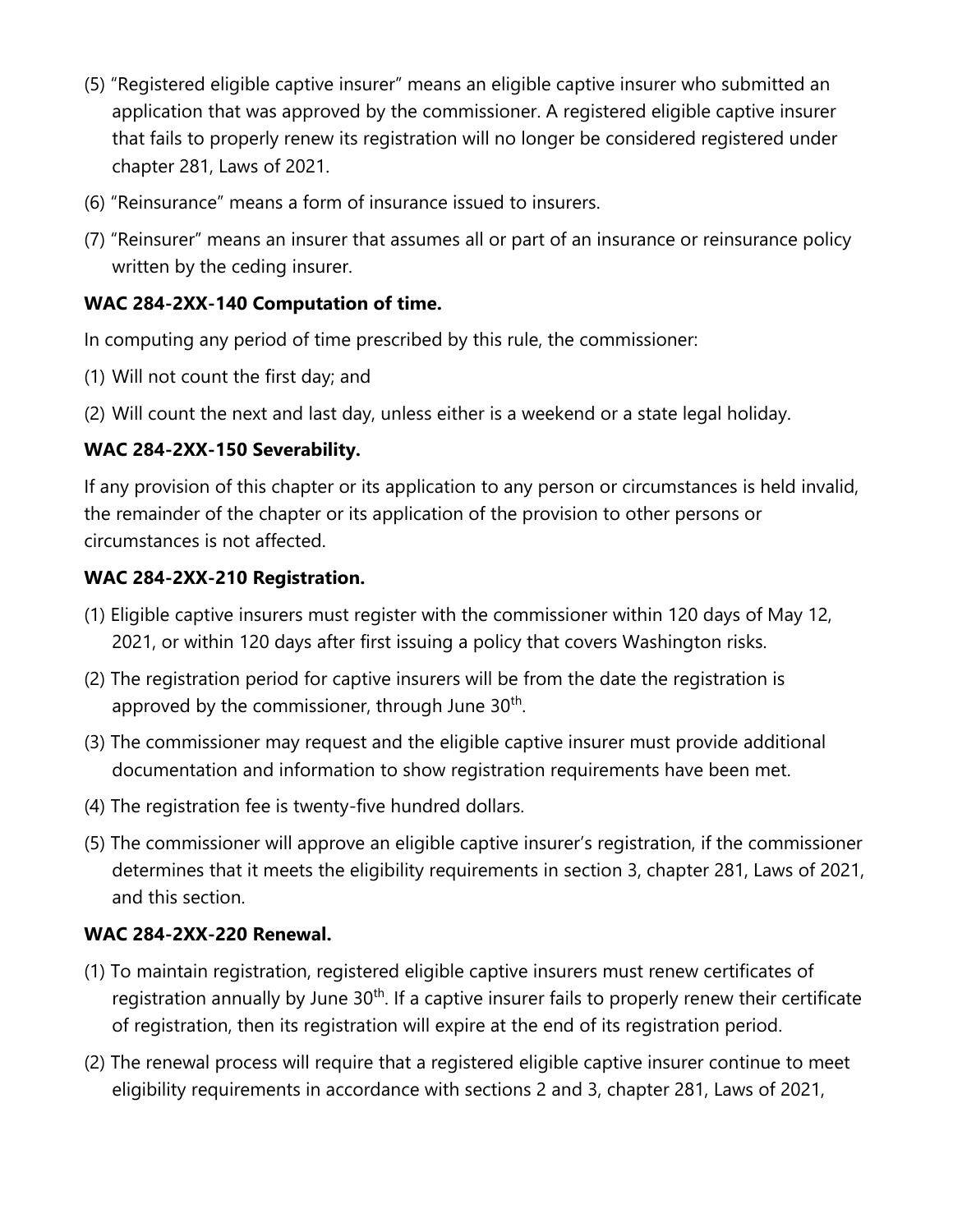report the methodology and relevant analysis used to determine the previous calendar year's Washington risks premium allocation, and pay a renewal fee.

- (3) For renewal, the commissioner will charge an annual renewal fee not to exceed twenty-five hundred dollars. The amount of the renewal fee will be published on the commissioner's website and must be paid by June 30<sup>th</sup>.
- (4) The renewal period will be from July  $1<sup>st</sup>$  through June 30<sup>th</sup>.
- (5) In order to obtain a timely annual renewal, a registered eligible captive insurer should file the renewal application no later than March 1<sup>st</sup>. Otherwise, OIC may not approve the captive insurer's renewal before the June  $30<sup>th</sup>$  expiration date and the eligible captive insurer's registration will expire. If a captive insurer's registration expires, it will then need to complete and file a new application and pay the fee for a new registration. Also, if not registered, the captive insurer may be subject to fines and penalties as an unauthorized unlawful insurer.

## **WAC 284-2XX-230 Insurance limitations.**

- (1) A registered eligible captive insurer may provide only property and casualty insurance, and may provide such insurance to a captive owner, to the captive owner's other affiliates, or both.
- (a) Captive insurers may not provide medical stop loss insurance as defined in RCW 48.11.030.
- (b) Captive insurers may not provide workers' compensation coverage that directly covers the worker. They may indemnify a self-insured employer for their workers' compensation liability.
- (2) A registered eligible captive insurer may assume risks from other insurers as a reinsurer without regard to the limitations in the preceding subsection.

#### **WAC 284-2XX-240 Taxes.**

- (1) Registered eligible captive insurers shall on or before the first day of March of each year pay to the state treasurer through the commissioner's office a two percent tax on premiums for insurance directly procured by and provided to its parent or another affiliate for Washington risks during the previous calendar year.
- (2) A registered eligible captive insurer shall file with the commissioner a statement of premiums on a tax form furnished by the commissioner. For tax purposes, the reporting of premiums shall be on a written basis.
- (3) Instructions for accessing the online tax forms will be sent out to the registered eligible captive insurer's tax contact in January of each year. Tax contact information is provided to the commissioner as part of the registration process.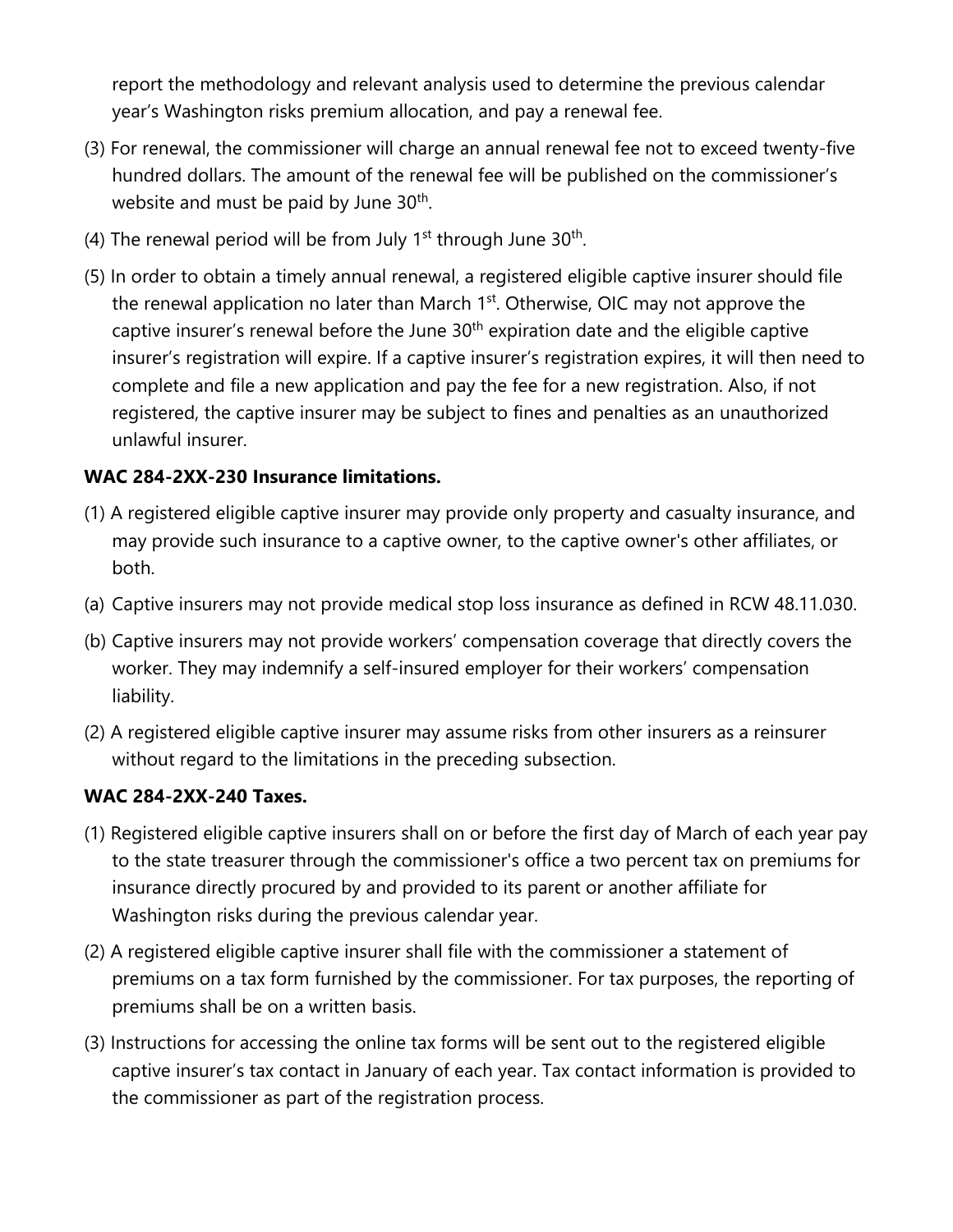- (4) During the renewal process, the registered eligible captive insurer must share its methodology and relevant analysis in determining its Washington risks allocation by submitting this information to the commissioner, in a method as prescribed and furnished by the commissioner.
- (5) Prior Period Taxes. Captive insurers who insured Washington risk for any period after January 1, 2011, must remit a two percent tax on premiums for insurance directly procured by and provided to its parent or another affiliate for Washington risks, if not previously remitted to the commissioner. The reporting of premiums under this section shall be on a written basis. Taxes due for periods before July 1, 2021, are not subject to the penalties or interest provided in RCW 48.14.060. Captive insurers not currently covering Washington risk, but who covered Washington risk any time after January 1, 2011, and before June 30, 2021, must report premiums and pay premium taxes, if not previously remitted to the commissioner, but do not need to register with the commissioner.

## **WAC 284-2XX-250 Administration.**

- (1) The commissioner is authorized to make use of any of the powers established under Title 48 RCW to enforce the laws of this state. This includes, but is not limited to, the commissioner's administrative authority to investigate, issue subpoenas, conduct depositions and hearings, issue orders, impose penalties, and seek injunctive relief. Regarding any investigation, administrative proceedings, or litigation, the commissioner can rely on the procedural laws and regulations of the state.
- (2) Fines and Penalties.
- (a) An eligible captive insurer that fails to register or maintain registration under this chapter or chapter 48.92 RCW is acting as an unlawful, unauthorized insurer, as set forth in RCW 48.15.020 and is subject to the fines and penalties under RCW 48.15.023, taxation under RCW 48.14.095 and penalties and interest under RCW 48.14.060.
- (b) A captive insurer that is not eligible to register under this chapter or chapter 48.92 RCW may not cover Washington risk, unless it is acting as a reinsurer. If the ineligible captive insurer does cover Washington risk after June 30, 2021, and not as a reinsurer, then it is acting as an unlawful, unauthorized insurer, as set forth in RCW 48.15.023 and is subject to taxation under RCW 48.14.095 and penalties and interest under RCW 48.14.060.
- (c) The commissioner will not subject captive insurers who fail to report premiums and pay taxes for Washington risk from January 1, 2011, to December 31, 2020, by March 1, 2022, to penalties and interest under RCW 48.14.060. However, such captives continue to be subject to fines and penalties as unauthorized insurers as set forth in RCW 48.15.023.